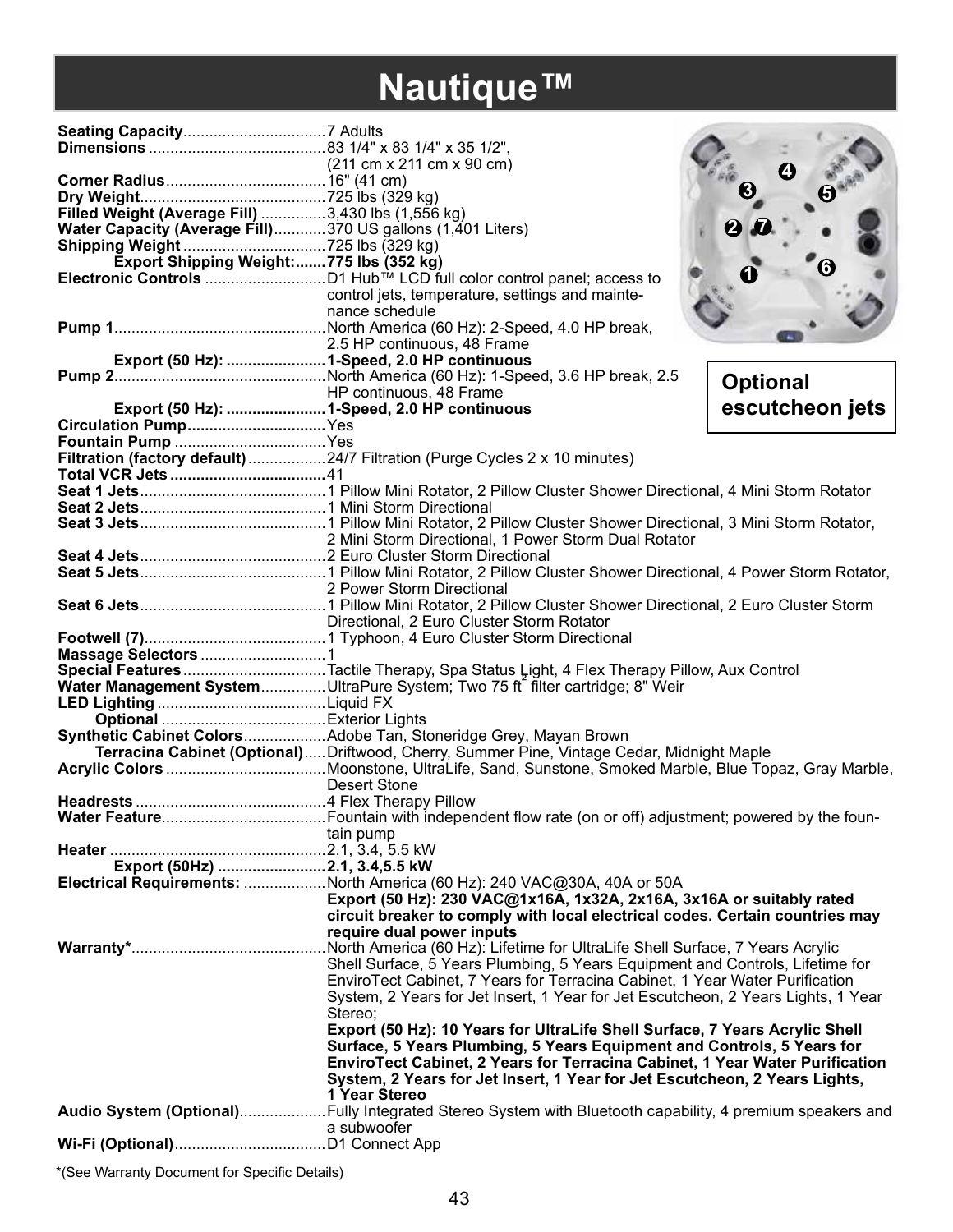### **Nautique**



#### **Massage Selector Diagram**

Spa Operation Subject to Change without Notice

### **Seat Depths**

**2 = 25.00" (63.50 cm) 8 = 31.00" (78.74 cm) 3 = 29.00" (73.66 cm) 4 = 25.50" (64.77 cm) 5 = 29.00" (73.66 cm) 6 = 26.50" (67.31 cm) 1**

**1 = 27.00" (68.58 cm) 7 = 15.50" (39.37 cm)** Listed dimensions repre-

- -

sent distance from top of acrylic to lowest point in seat. **Tolerance ± 0.5" (1.27 cm).**



Dimensions/Specifications are Subject to Change Without Notice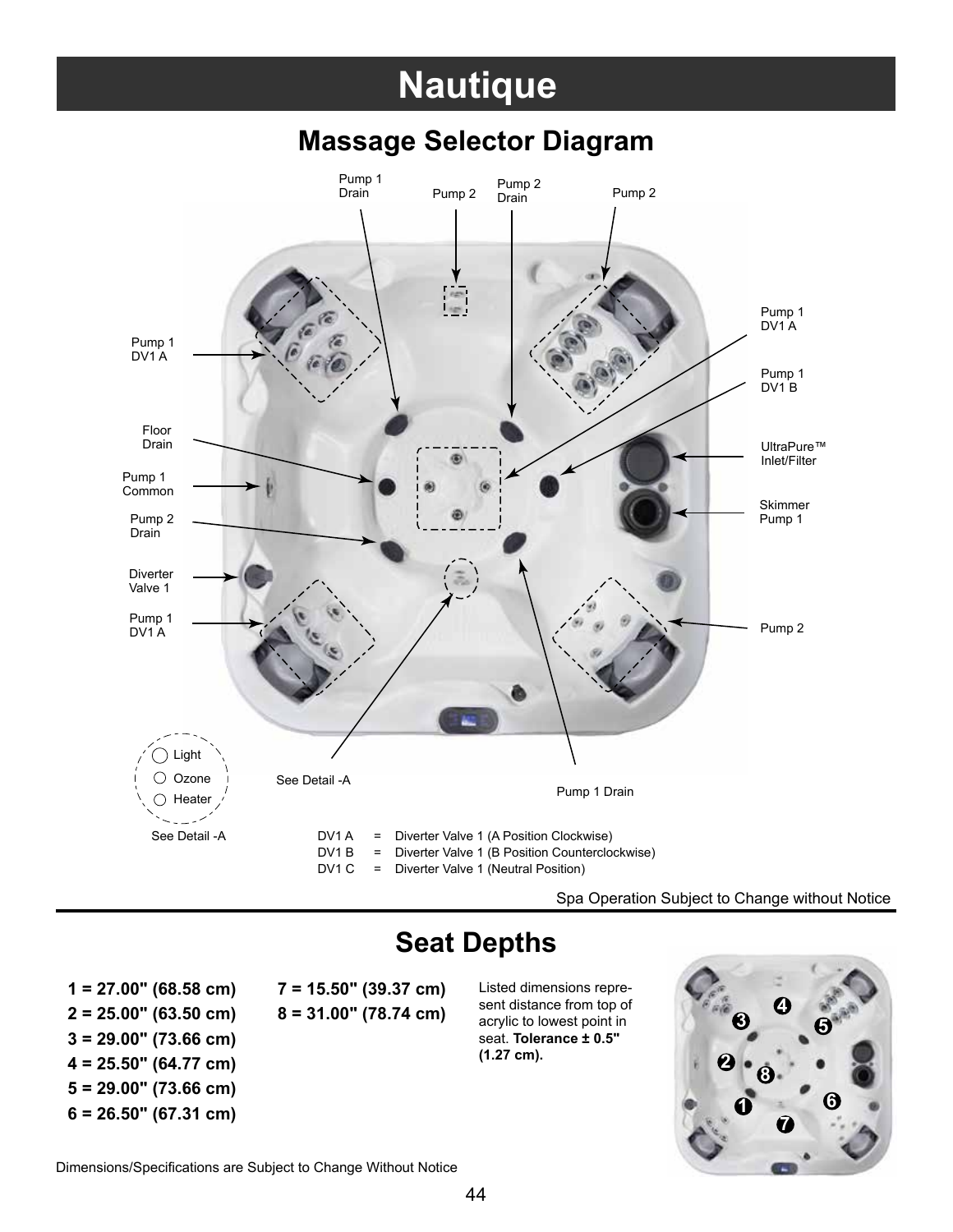## **Nautique**

#### **Jet Designation**



Dimensions/Operation/Specifications are Subject to Change Without Notice